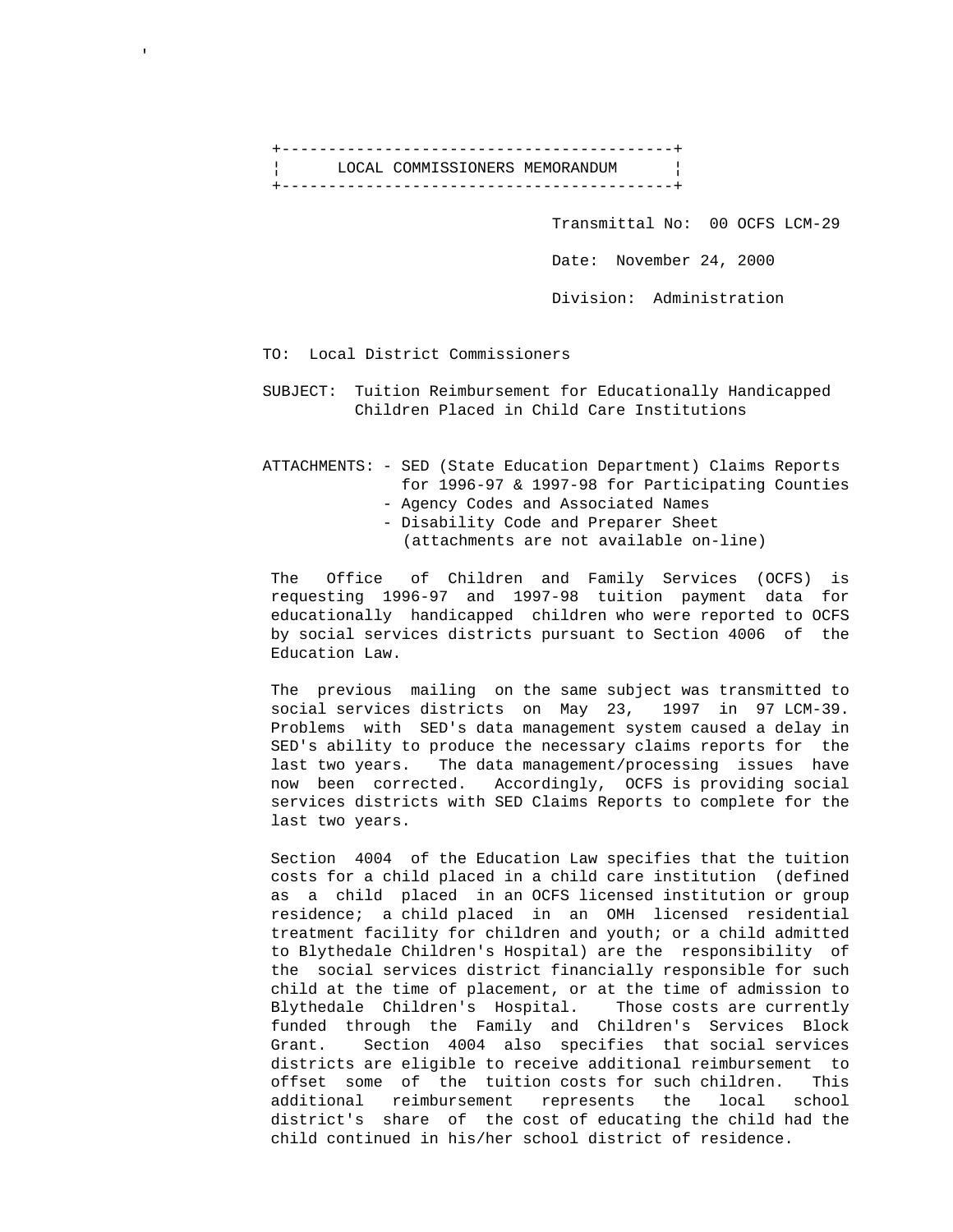Date: November 24, 2000

Trans. No.: 00 OCFS LCM-29 Page No. 2

The procedure outlined in this memorandum is an effort by OCFS to reduce tuition costs to social services districts through the transfer of funds from the State Education Department to financially responsible social services districts. All social services districts are encouraged to participate in this process. Social services districts that do not participate are foregoing potentially significant revenue and should consider the opportunity for additional reimbursement through this process.

\_\_\_\_\_\_\_\_\_\_\_\_\_\_\_\_\_\_\_\_\_\_\_\_\_\_\_\_\_\_\_\_\_\_\_\_\_\_\_\_\_\_\_\_\_\_\_\_\_\_\_\_\_\_\_\_\_\_\_\_\_\_\_\_\_\_\_\_\_\_\_\_\_\_\_\_

Please share this memorandum with your Director of Services and Accounting Supervisor for purposes of completing the information required below.

Enclosed is a SED Claims Report listing the educationally handicapped children whose eligibility may provide a social services district with additional reimbursement for the 1996-97 and 1997-98 school year cycles. The printout for the 1996-97 cycle begins September 1996 and ends June 1997; the printout for the 1997-98 school year cycle begins September 1997 and ends June 1998. Where there is data preprinted on the report, it comes from the DSS-3424 forms that were previously completed and submitted to OCFS. The blank areas require information that must be completed at this time.

NOTE: If a social services district did not participate in this process to date, or did not submit DSS-3424 forms for the 1996-97 or 1997-98 school years, a SED Claims Report will not be enclosed. A social services district may, however, still participate in the process for either of these two years by submitting the required forms and data. Please call the State contact immediately for technical assistance. The DSS-3424 was revised effective October 1991. Please order the revised forms from: Document Services, P.O. Box 1990, Albany, New York 12201.

Each social services district must verify the preprinted information and complete the following entries for the children listed:

- o Disability (Handicapping Condition) Specify only one handicapping condition (see enclosed Disability Code and Preparer Sheet for a list of conditions).
- o Provider (the name of the school providing educational services) This is the education provider which may or may not be the same as the maintenance provider (see the enclosed report of Agency Codes and Associated Names for a list of school names).
- o Code (provider code) Specify the code for the educational provider (see the enclosed report of Agency Codes and Associated Names for a list of school codes).
- o Program Specify the name of the program into which the child is placed.
- o Code (program code) FOR SED USE ONLY.
- o Education Service Period Specify dates of enrollment.